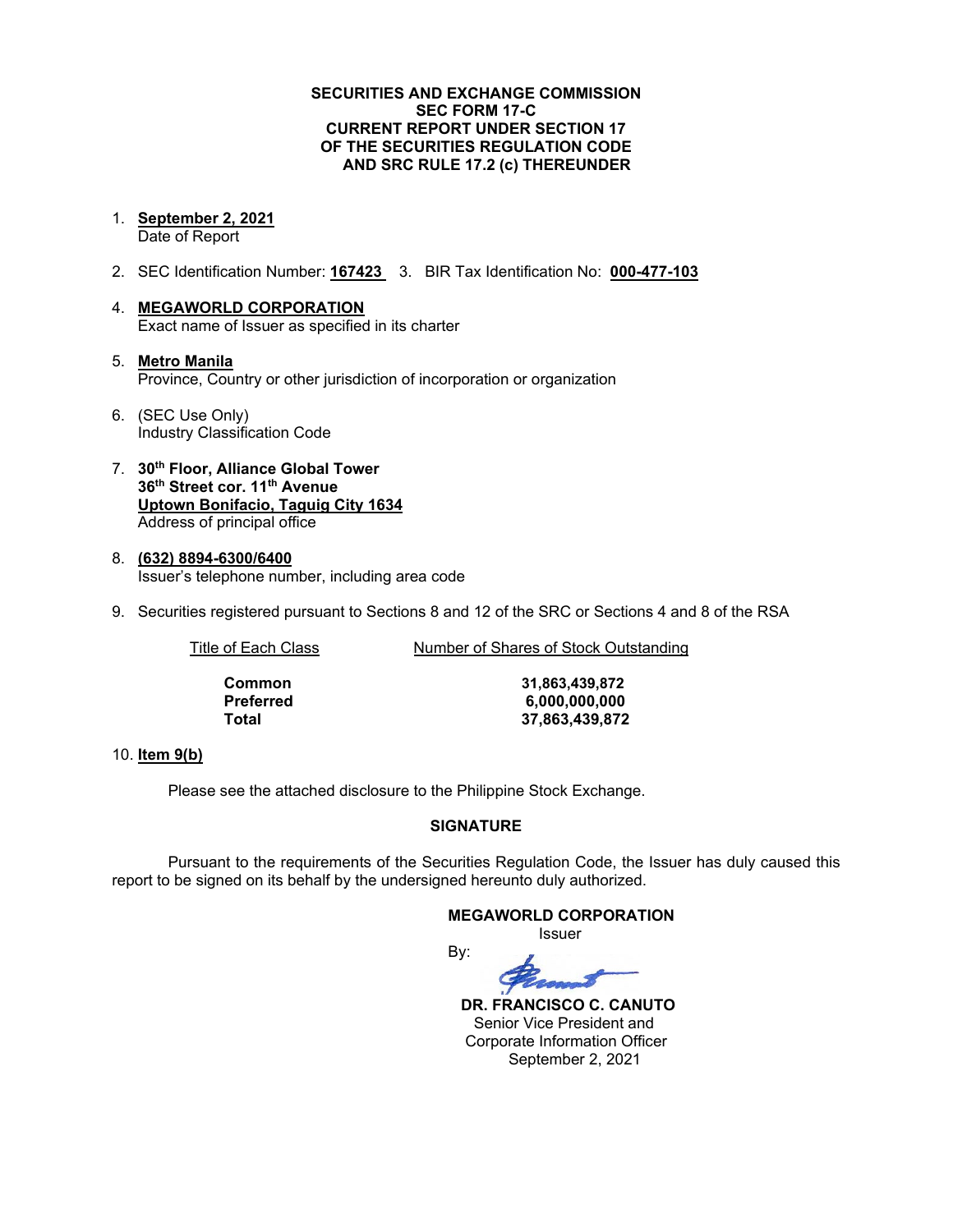## **SECURITIES AND EXCHANGE COMMISSION SEC FORM 17-C**

## **CURRENT REPORT UNDER SECTION 17 OF THE SECURITIES REGULATION CODE AND SRC RULE 17.2(c) THEREUNDER**

| 1. Date of Report (Date of earliest event reported)<br>Sep 2, 2021                                                                   |                                                                             |  |
|--------------------------------------------------------------------------------------------------------------------------------------|-----------------------------------------------------------------------------|--|
| 2. SEC Identification Number                                                                                                         |                                                                             |  |
| 167423                                                                                                                               |                                                                             |  |
| 3. BIR Tax Identification No.                                                                                                        |                                                                             |  |
| 000-477-103                                                                                                                          |                                                                             |  |
| 4. Exact name of issuer as specified in its charter                                                                                  |                                                                             |  |
| <b>MEGAWORLD CORPORATION</b>                                                                                                         |                                                                             |  |
|                                                                                                                                      |                                                                             |  |
| 5. Province, country or other jurisdiction of incorporation<br><b>Metro Manila</b>                                                   |                                                                             |  |
|                                                                                                                                      |                                                                             |  |
| 6. Industry Classification Code(SEC Use Only)                                                                                        |                                                                             |  |
| 7. Address of principal office                                                                                                       |                                                                             |  |
| 30th Floor, Alliance Global Tower 36th Street cor. 11th Avenue Uptown Bonifacio,<br><b>Taguig City</b><br><b>Postal Code</b><br>1634 |                                                                             |  |
|                                                                                                                                      | 8. Issuer's telephone number, including area code                           |  |
| (632) 8894-6300/6400f                                                                                                                |                                                                             |  |
| 9. Former name or former address, if changed since last report                                                                       |                                                                             |  |
| N/A                                                                                                                                  |                                                                             |  |
| 10. Securities registered pursuant to Sections 8 and 12 of the SRC or Sections 4 and 8 of the RSA                                    |                                                                             |  |
| <b>Title of Each Class</b>                                                                                                           | Number of Shares of Common Stock Outstanding and Amount of Debt Outstanding |  |
| Common                                                                                                                               | 31,863,439,872                                                              |  |
| Preferred                                                                                                                            | 6,000,000,000                                                               |  |
|                                                                                                                                      | 11. Indicate the item numbers reported herein                               |  |
| Item $9(b)$                                                                                                                          |                                                                             |  |

The Exchange does not warrant and holds no responsibility for the veracity of the facts and representations contained in all corporate disclosures, including financial reports. All data contained herein are prepared and submitted by the disclosing party to the Exchange, and are disseminated solely for purposes of information. Any questions on the data contained herein should be addressed directly to the Corporate Information Officer of the disclosing party.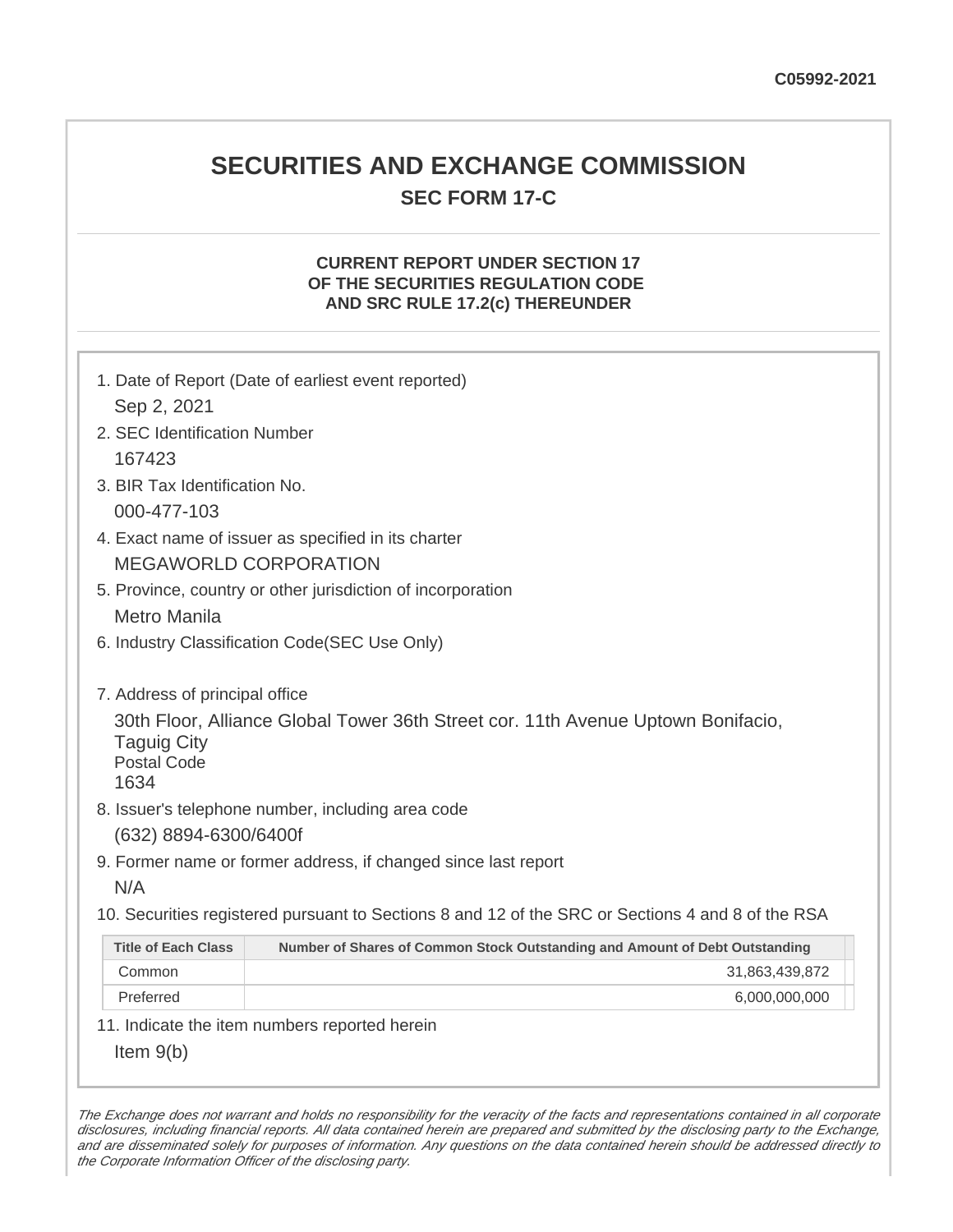

# **Megaworld Corporation MEG**

## **PSE Disclosure Form 4-13 - Clarification of News Reports References: SRC Rule 17 (SEC Form 17-C) and Section 4.4 of the Revised Disclosure Rules**

#### **Subject of the Disclosure**

Clarification on the News Articles posted in abs-cbn.com on September 1, 2021.

| <b>Source</b>              | abs-cbn.com                                                                                                    |  |
|----------------------------|----------------------------------------------------------------------------------------------------------------|--|
|                            | Subject of News Report "Billionaire Andrew Tan says Megaworld ready to proceed with casino project in Boracay" |  |
| <b>Date of Publication</b> | Sep 1, 2021                                                                                                    |  |

#### **Clarification of News Report**

We reply to your request for clarification on the news article entitled "Billionaire Andrew Tan says Megaworld ready to proceed with casino project in Boracay" posted in abs-cbn.com on September 1, 2021. The article reported in part that:

"MANILA (UPDATE) - Billionaire Andrew Tan said his company Megaworld is ready to proceed with a casino project in Boracay following President Rodrigo Duterte's announcement that gambling will be allowed on the famous resort island.

Philippine Amusement and Gaming Corporation Chair Andrea Domingo earlier confirmed to media that Duterte had given the go signal for two casino projects in Boracay Island, by Megaworld and Macau-based Galaxy Entertainment Group.

Tan said they are ready to push forward with Boracay Newcoast, a casino project which was previously shelved due to a casino ban on the island ordered by Duterte.

'We will proceed with our casino project in Boracay Newcoast. We already have several hotels there and we are still building more,' Tan said in a statement.

The project 'will adhere to all government environmental policies,' Megaworld said in a separate statement, as it 'remains committed to the protection of the environment in the island.'

We clarify that the statement of Dr. Andrew L. Tan was for Alliance Global Group (AGI), and not for Megaworld as reported. Dr. Tan confirmed that AGI is proceeding with its planned casino project inside the Boracay Newcoast development of Global Estate Resorts, Inc. (GERI). No other details were given with regard to the proposed casino.

Here's Dr. Andrew L. Tan's complete statement:

"We will proceed with our casino project in Boracay Newcoast. We already have several hotels there and we are still building more. There is also a golf course, the only one in the entire Boracay Island. We are very hopeful that the tourism industry in this island will recover fast after the pandemic."